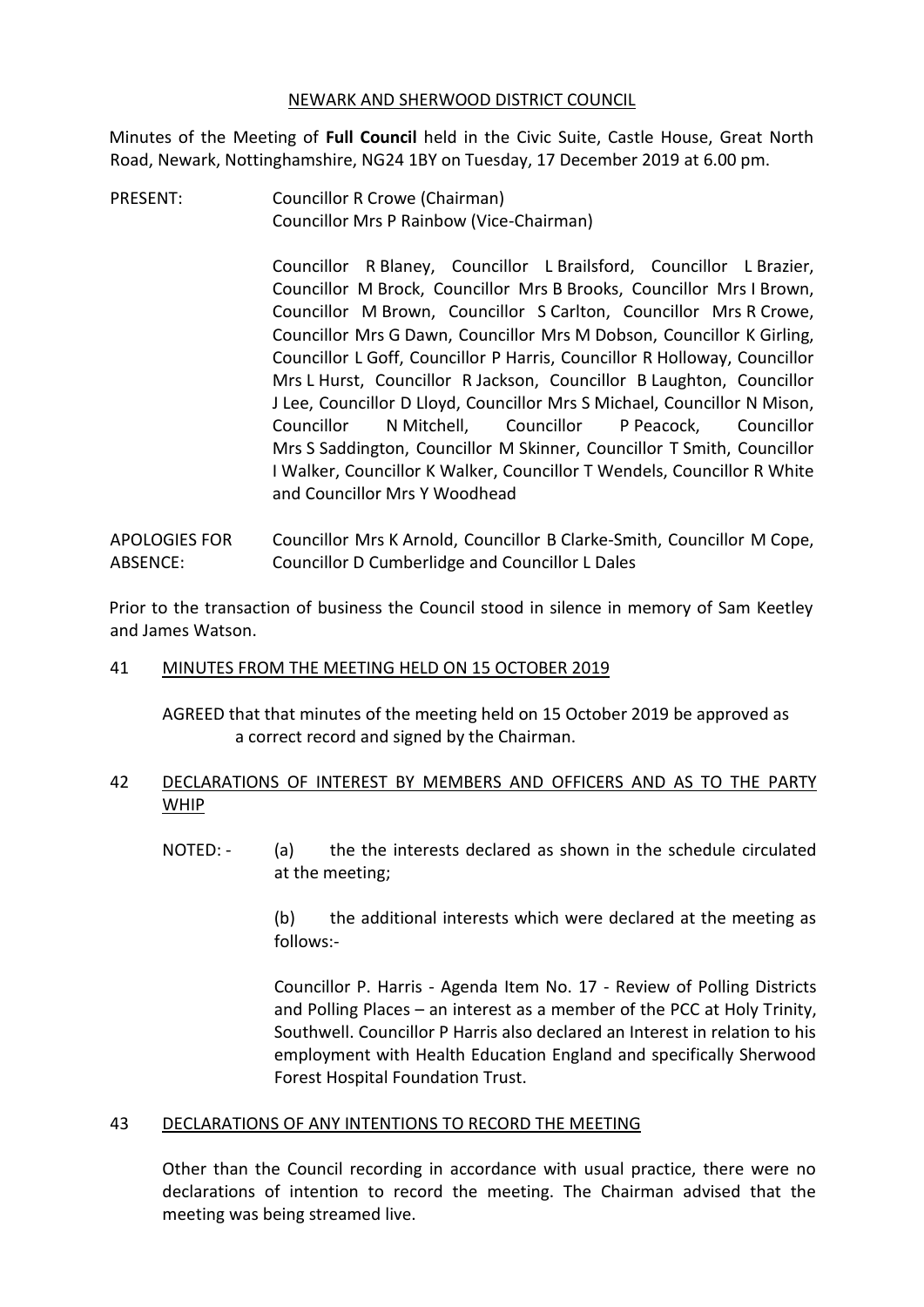# 44 COMMUNICATIONS WHICH THE CHAIRMAN OR THE CHIEF EXECUTIVE MAY WISH TO LAY BEFORE THE COUNCIL

The Chairman expressed his thanks to all Council Officers who had been working tirelessly in recent weeks, responding to recent flood events in the District. The Chairman also thanked the Elections Team for their work in organising the General Election which took place last week.

The Chairman also advised the Council that Collingham Parish Council had received the National Local Council Award in recognition of their good governance, community engagement and improvement. The Clerk to Collingham Parish Council Caron Ballantyne, and Councillors M. Davies and C. Allen were re-presented their award by the Chairman to celebrate their success.

#### 45 SCHEDULE OF MEETINGS 2020/21

The Council considered the report of the Chief Executive which set out a proposed schedule of meetings for the period May 2020 to May 2021.

AGREED (unanimously) that the proposed Schedule of Meetings for 2020/21 as attached at Appendix A to these minutes, be approved.

#### 46 CHIEF OFFICERS APPOINTMENTS PANEL

The Council considered the report of the Chief Executive which sought to convene a Chief Officers Appointments Panel for the recruitment of the Director - Housing, Health & Wellbeing. This new post would oversee housing landlord services as well as a number of other related housing functions that currently sit within the Council.

It was proposed that the Appointments Panel compromise the following Members:

The Leader of the Council (to assume the role of Chairman and hold the casting vote) – Councillor D. Lloyd The Deputy Leader of the Council – Councillor K. Girling Opposition Group Leaders – Councillors P. Peacock; G. Dawn; and P. Harris R. Holloway (Vice Chairman of Homes & Communities) R. Crowe (Chairman of the Licensing Committee)

AGREED (unanimously) that the Chief Officers Appointment's Panel, to appoint the Director – Housing, Health & Wellbeing - be constituted in accordance with the membership as set out above.

### 47 HOUSING MANAGEMENT REVIEW - DELEGATION ARRANGEMENTS

The Council considered the report of the Director - Governance & Organisational Development which proposed changes to the committee remits and officer delegations within the Council's Constitution following the decision to bring the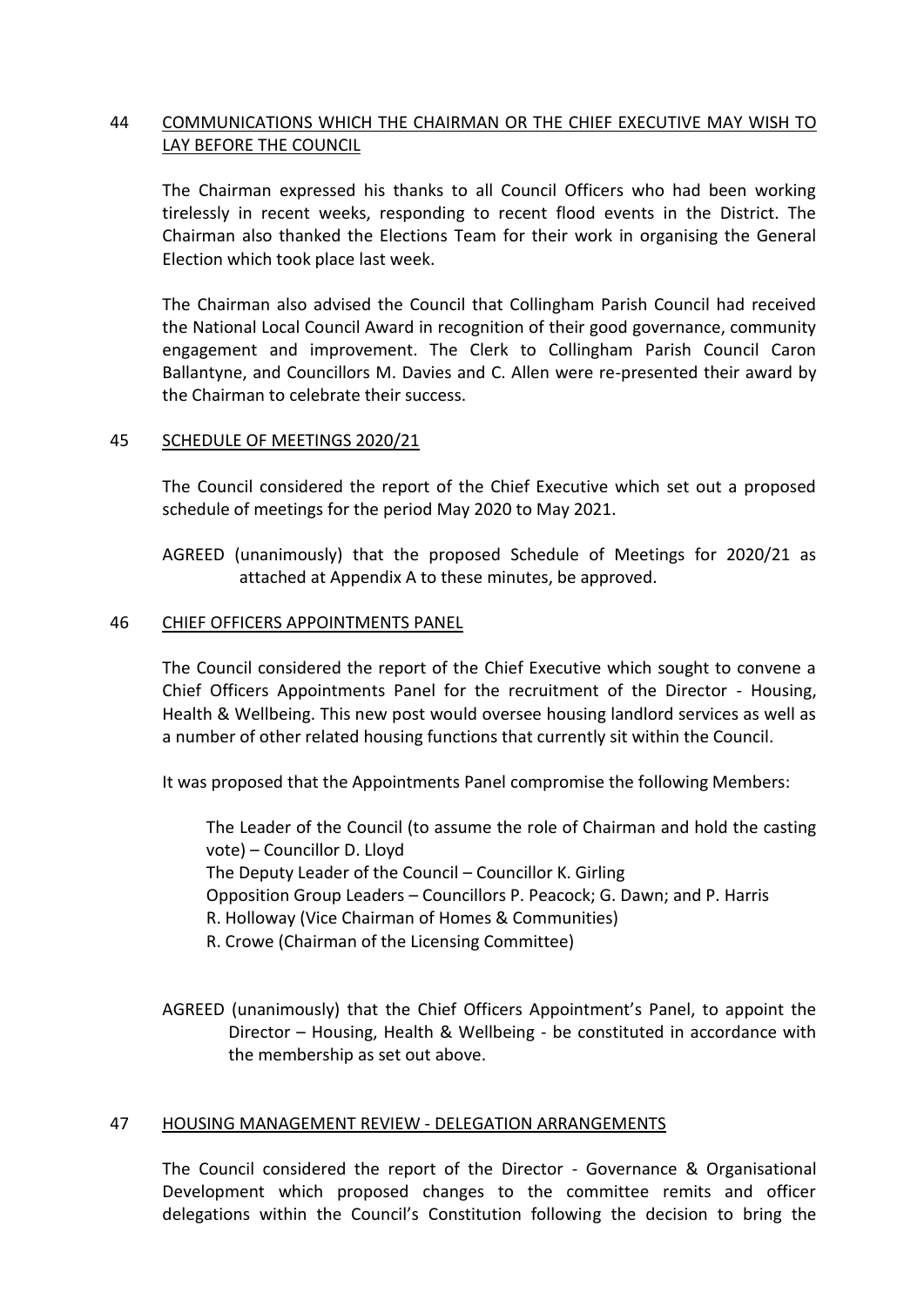housing management services back in-house.

Part 2 of the Council's Constitution set out the responsibilities for all Council functions, detailing those to be discharged through committees and those delegated to officers. This had been amended to reflect the position to transfer the housing management services back to the Council. The remits of the Policy & Finance, and Homes & Communities Committees had been amended to ensure that the housing related decisions be taken by these two committees once the service had been brought back in-house. Minor amendments were also proposed to the Scheme of Officer Delegation within Part 2 to facilitate operational decision-making. The proposed amendments, as set out in Appendix A to the report, had been recommended by the Councillors' Commission following their meeting held on 9 December 2019. It was proposed that the changes be implemented with effect from the date of transfer, anticipated to be 1 February 2020.

AGREED (unanimously) that the Council approve the amendments to the Council's Constitution, 'Part 2 – Responsibility for Functions' to take effect from the date of the transfer-in of the housing management service.

## 48 ACTIVE4TODAY GOVERNANCE ARRANGEMENTS

This item was withdrawn from the agenda.

## 49 GILSTRAP CHARITY AND CHARITY OF WILLIAM EDWARD KNIGHT - TRUSTEESHIP

The Council considered the report of the Director - Governance & Organisational Development which set out proposed changes to the way in which the Council discharges its duties, functions and liabilities when acting as a charity/corporate trustee of the Gilstrap Charity and William Edward Knight Trust. The report also proposed changes to the membership of the Trustee Board.

Following Members concerns regarding the transparency of the decision making processes of the Council in discharging its functions as a charity trustee, the Councillors' Commission, at their meeting held on 9 December 2019, considered a report relating to their governance issues and also whether the District Council was the appropriate body to act as a Trustee. The Councillors' Commission recommended that, in line with other Council Committees and to reflect recent case law, the membership of the Trustee Board be reviewed to reflect the political balance of the Council in accordance with the principles contained in the Local Government and Housing Act 1989. The Commission also suggested that the members be drawn from Newark Wards (as far as possible within the political balance rules) to reflect the fact that the charities' purpose was to benefit residents of the town. The Commission also recommended that the membership of the Trustee Board remain at five, but that there should be four co-opted members (with non-voting rights) drawn from the remaining Newark Ward members.

The Commission also recommended that Mrs Miranda Van Lynden, a direct descendent of John MacRae Gilstrap continue to be invited to attend future meetings but the co-option of representatives from the Newark Civic Trust and Friends of Newark Castle should discontinue.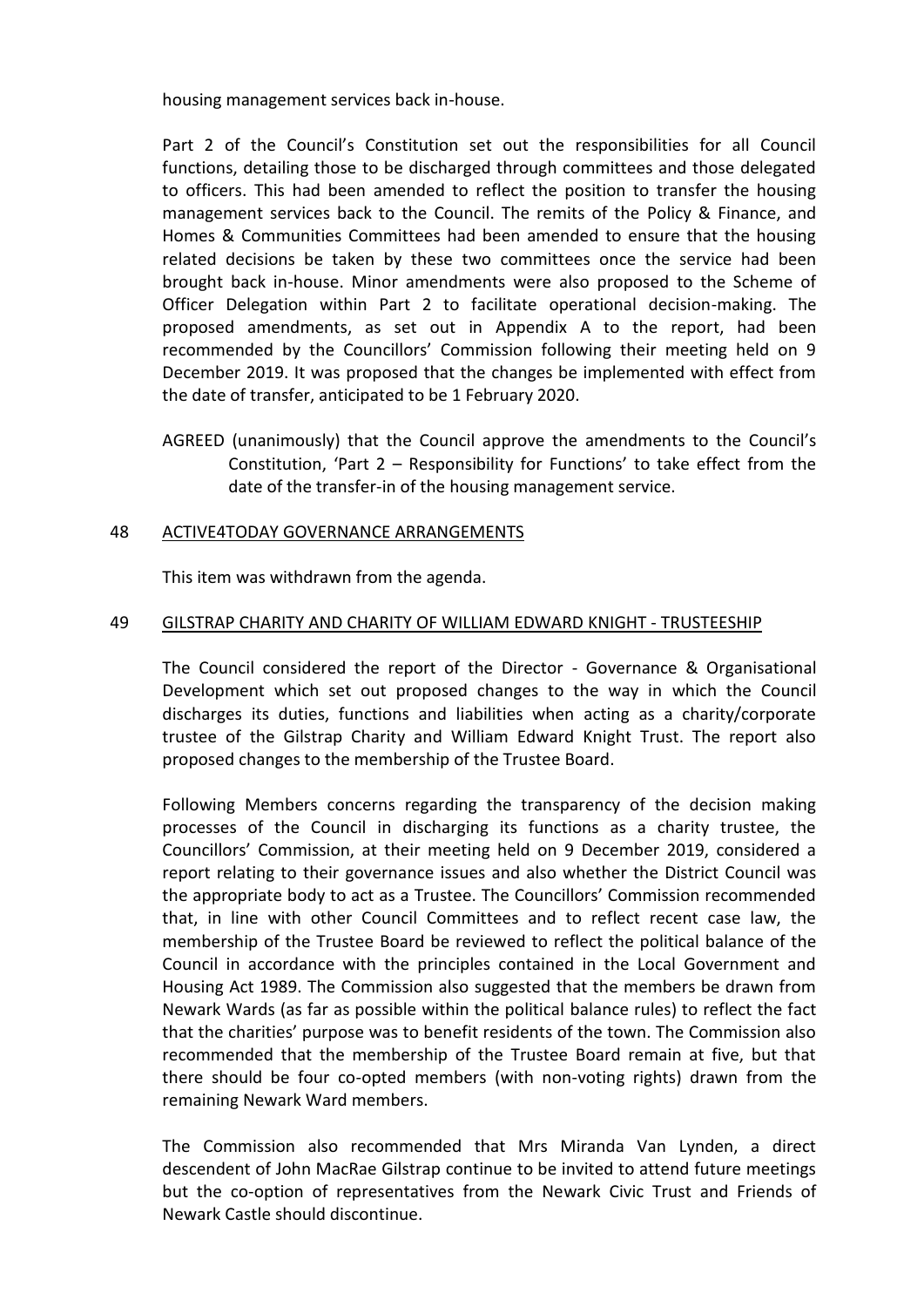### AGREED (with 31 votes for and 3 abstentions) that:

- a) the proposal for the Trustee Board to operate as a Committee in line with, and subject to the same procedures as the other Council Committees (whilst recognising that the Members on the board are also obliged to discharge their duties in accordance with charity law and act exclusively for charitable purposes) be approved;
- b) the proposed revised allocation of seats to political groups in accordance with the matrix as set out in Appendix D to the report be approved;
- c) the membership of the Trustee Board of the Gilstrap and W E Knight Charities to consist of the following Ward Members: Councillors M. Cope, Mrs R. Crowe, K. Girling, L. Goff and M. Skinner;
- d) the remaining four Newark Members, Councillors Mrs I. Brown, R. Crowe, Mrs G. Dawn and D. Lloyd be co-opted as non-voting members of the Trustee Board;
- e) the co-option of representatives from the Newark Civic Trust and Friends of Newark Castle on the Trustee Board be ceased; and
- f) the membership of the Economic Development Committee be revised with Councillor P. Harris replacing Councillor B. Clarke-Smith and Councillor M. Brock being appointed as the Liberal Democrat substitute member.

### 50 TREASURY MANAGEMENT 2019-20 MID YEAR REPORT

The Council considered the report of the Business Manager- Financial Services which provided an update on the Council's Treasury activity and prudential indicators for the first half of 2019/20. The report included a summary of treasury balances, details of the capital expenditure and borrowing activity and investment activity.

AGREED (unanimously) that:

- (a) the treasury management activity be noted; and
- (b) the Prudential Indicators detailed in Section 9 of the report be noted.

### 51 LOCALISED COUNCIL TAX SUPPORT SCHEME 2020/21

The Council considered the report of the Director – Resources which sought to confirm the continuation of the Council's Localised Council Tax Support Scheme, which had been implemented on 1 April 2013, for the 2020/21 financial year with minor changes. The changes sought were to uprate the income and disregard criteria in accordance with the annual uprating amounts applied by the Department for Works and Pensions.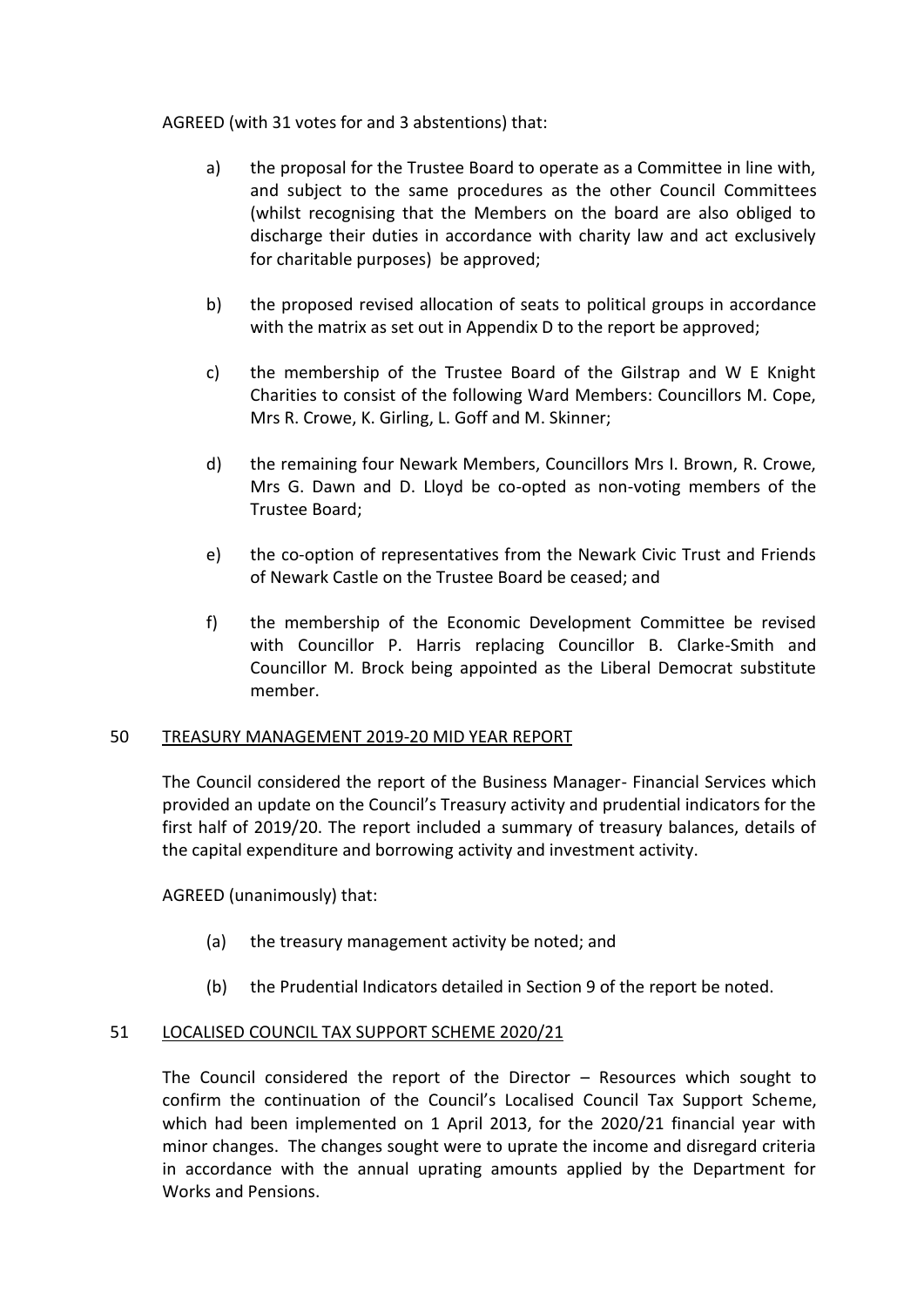The Local Government Finance Act 1992 required the Council to consider whether, each financial year, the scheme was to be revised or replaced, no later than 31 January. By making the proposed changes to uprate income and disregard criteria, it would demonstrate that the Council had continued to consider its obligations to vulnerable groups by maintaining the income disregards and premiums to protect families with children and claimants with disabilities.

AGREED (unanimously) that the Council continues to adopt the existing Localised Council Tax Support Scheme for all potential claimants for the financial year 2020/21 and uprates the income disregards and premiums in accordance with the Departments for Works and Pensions annual uprating criteria for 2020/21**.** 

# 52 'MAKING' THE EPPERSTONE AND FISKERTON-CUM-MORTON NEIGHBOURHOOD PLANS

The Council considered the report of the Director – Growth & Regeneration which advised Members of the result of the Neighbourhood Plan Referendums for Epperstone and Fiskerton-cum-Morton and sought approval to formally adopt the Plans.

The Referendums were held on 12 December 2019 with the question 'Do you want Newark and Sherwood District Council to use the neighbourhood plan for Epperstone/ Fiskerton-Cum-Morton to help it decide planning applications in the neighbourhood area?'

The result for Epperstone was 256 votes for and 57 votes against, and for Fiskertoncum-Morton 451 votes for and 82 votes against. In order for the neighbourhood plans to be 'made' they required formal adoption by the Council.

AGREED (unanimously) that the Council 'make' the referendum version of the Epperstone and Fiskerton-cum-Morton Neighbourhood Plans confirming that they form part of the Development Plan for Newark & Sherwood District.

### 53 REVIEW OF POLLING DISTRICTS AND POLLING PLACES

The Council considered the report of the Director - Governance & Organisational Development concerning the statutory review of Polling Districts and Polling Places. Section 16 of the Electoral Administration Act 2006 introduced a number of changes to the Representation of the People Act 1983 in respect of the way in which reviews of polling districts and polling places must be carried out. It was required that, by 31 January 2020, every authority must have undertaken and completed a review of all the polling districts and polling places in its area.

The General Purposes Committee, at its meeting held on 5 September 2019, agreed a timetable for the review. The consultation period closed on 25 October 2019, during which two comments were received, both regarding the Polling Place at Unit 8, Ollerton. The comments concerned the suitability of the polling station given the poor lighting and heating and facilities for staff. However, given the lack of alternative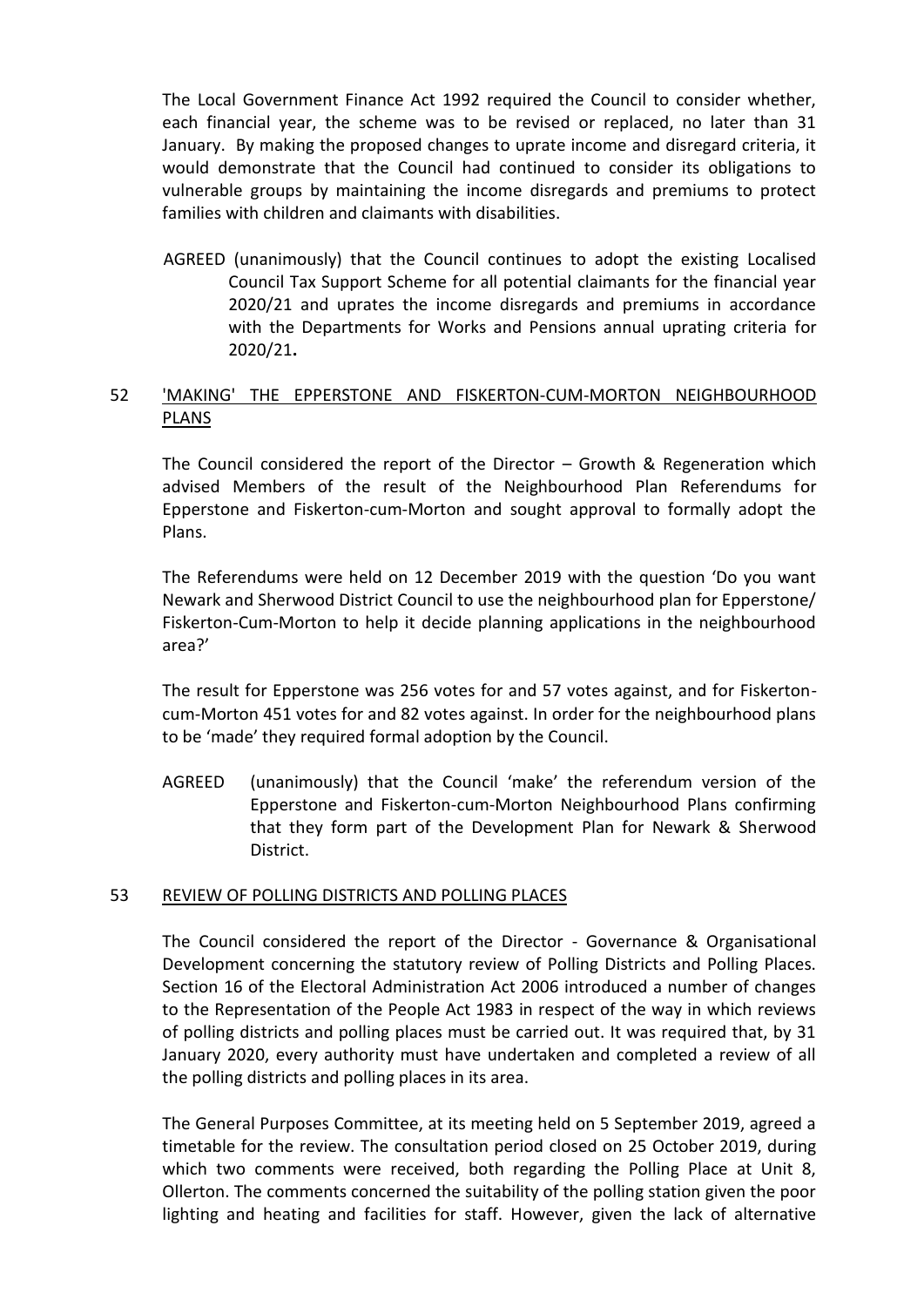venues, the Electoral Registration Officer/Returning Officer considered the premises should be continued to be used until a replacement could be found as it was considered necessary to have a polling station available in the polling district.

In accordance with the timetable for the review, the General Purposes Committee were to consider the representations and propose a final scheme for approval by this Council. However, this meeting of the General Purposes Committee was cancelled due to flooding. Therefore, the Council were invited to consider the representations with a view to approving a final scheme at this meeting.

Councillor P. Harris expressed concern regarding the use of Easthorpe Hall as a polling place in Southwell, and requested the Electoral Registration Officer/Returning Officer to consider using Southwell ACF centre as an alternative. This was subject to the owners were able to remove the gravel from the entrance, which was acknowledged to be an issue with use of the building as a polling station previously.

AGREED (unanimously) that the proposed scheme, as set out in the Appendix to the report, be approved.

### 54 MINUTES FOR NOTING

## 54a POLICY & FINANCE COMMITTEE - 28 NOVEMBER 2019

### 54b ECONOMIC DEVELOPMENT COMMITTEE - 20 NOVEMBER 2019

### Minute No. 38- Council Policy for the Management of Open Space

Councillor P. Harris raised concerns with management companies being appointed by developers to manage open spaces. He believed they were used to create additional profits and placed local residents at a disadvantage.

Councillor R. Blaney expressed sympathy with this viewpoint as currently it was soley the decision of the developer how to manage such open spaces.

### 54c HOMES & COMMUNITIES COMMITTEE - 25 NOVEMBER 2019

### 54d LEISURE & ENVIRONMENT COMMITTEE - 19 NOVEMBER 2019

Minute No. 42 - Proposed expansion of the fitness suite and consideration of alternative management arrangements at Southwell Leisure Centre

Councillor P. Harris asked what was the benefit of possible alternative management arrangements for Southwell Leisure Centre.

Councillor R. Jackson stated that alternative management arrangements would benefit local residents with improved services and enhanced facilities.

#### 54e PLANNING COMMITTEE - 5 NOVEMBER 2019

### 54f PLANNING COMMITTEE - 3 DECEMBER 2019